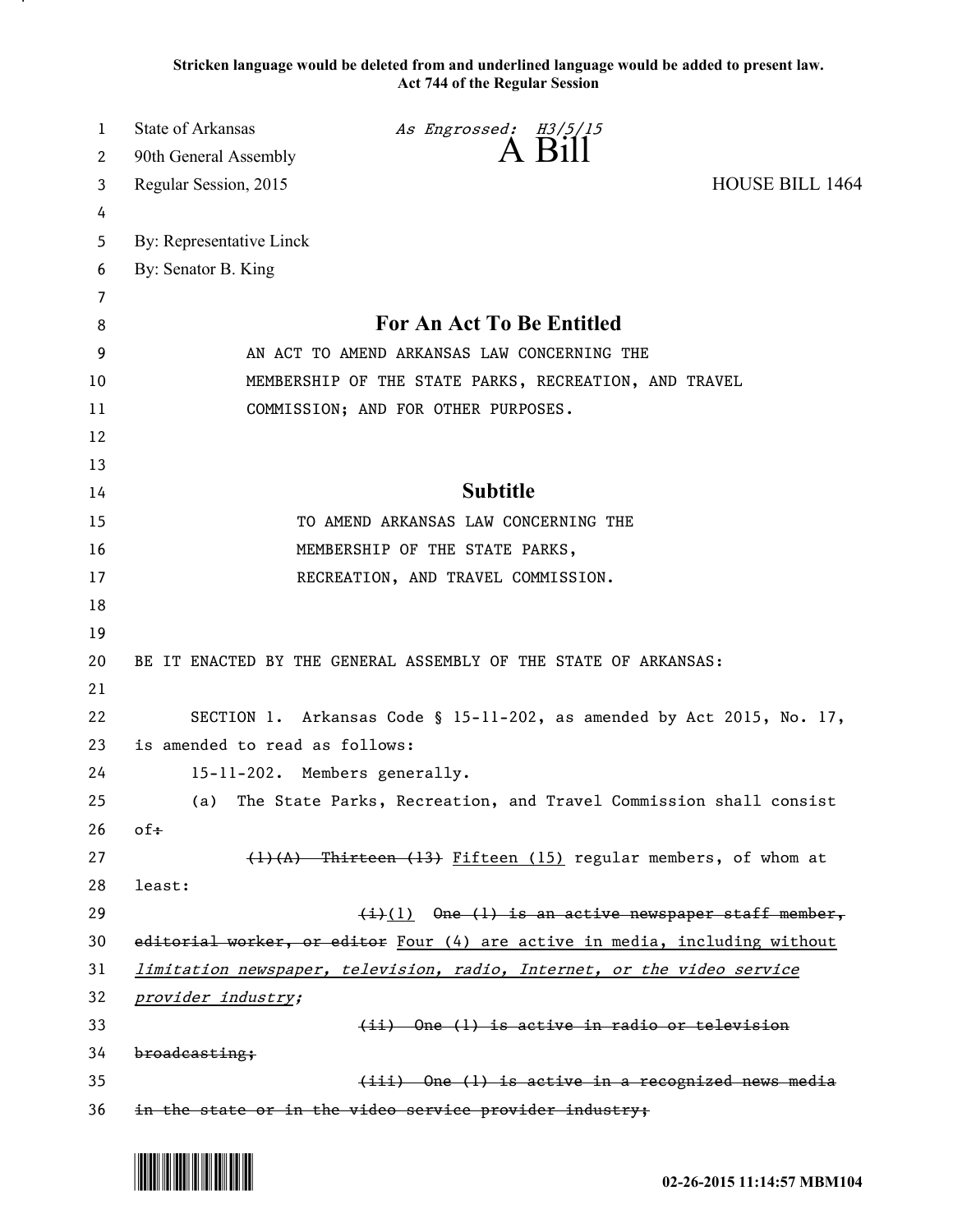| 1  | $(iv)(2)$ Two $(2)$ Seven (7) whose primary occupation                           |
|----|----------------------------------------------------------------------------------|
| 2  | is the recreational or travel field of endeavor have primary occupations in      |
| 3  | tourism, including without limitation:                                           |
| 4  | (A) Persons having occupations in the recreational or                            |
| 5  | travel field of endeavor; and                                                    |
| 6  | Owners or operators of food service, lodging, or<br>(B)                          |
| 7  | travel-oriented businesses such as boat docks, marinas, theme parks, camp        |
| 8  | grounds, tourist resorts, caves, caverns, highway gift shops, and firms          |
| 9  | commonly known as tourist attractions; and                                       |
| 10 | $\overline{(v)}(3)$ One (1) is an a historian with knowledge of                  |
| 11 | Arkansas's historic background;                                                  |
| 12 | One (1) is a representative of either employment or<br>(4)                       |
| 13 | avocation in recreation and conservation;                                        |
| 14 | One (1) is a representative of either employment or<br>(5)                       |
| 15 | avocation in arts and culture; and                                               |
| 16 | One (1) is sixty $(60)$ years of age or over, serving as a<br>(6)                |
| 17 | representative of the elderly who shall not be actively engaged in or retired    |
| 18 | from the professions set out in subdivisions $(a)(1)-(5)$ of this section.       |
| 19 | $(B)(i)$ The governor shall fill any vacancies occurring on                      |
| 20 | the commission after August 1, 1985, so that at least five (5) of the members    |
| 21 | of the commission are owners or operators of food service, lodging, or           |
| 22 | travel-oriented businesses.                                                      |
| 23 | (ii) A travel-oriented business includes without                                 |
| 24 | limitation boat docks, marinas, theme parks, camp grounds, tourist resorts,      |
| 25 | caves, caverns, highway gift shops, and firms commonly known as tourist          |
| 26 | attractions.                                                                     |
| 27 | (iii) The Governor also shall assure that at least                               |
| 28 | one (1) of the members of the commission is active in the news media in this     |
| 29 | state.                                                                           |
| 30 | $(iv)$ Subdivisions $(a)(1)(B)(i)-(iii)$ of this section                         |
| 31 | shall not cut short the term of any member of the commission serving as such     |
| 32 | on August 1, 1985, but shall be implemented by the filling of vacancies;         |
| 33 | (2) One (1) member who is sixty (60) years of age or over, who                   |
| 34 | shall serve as a representative of the elderly and who is not be actively        |
| 35 | engaged in or retired from any of the professions under subdivision $(a)$ (1)(A) |
| 36 | of this section; and                                                             |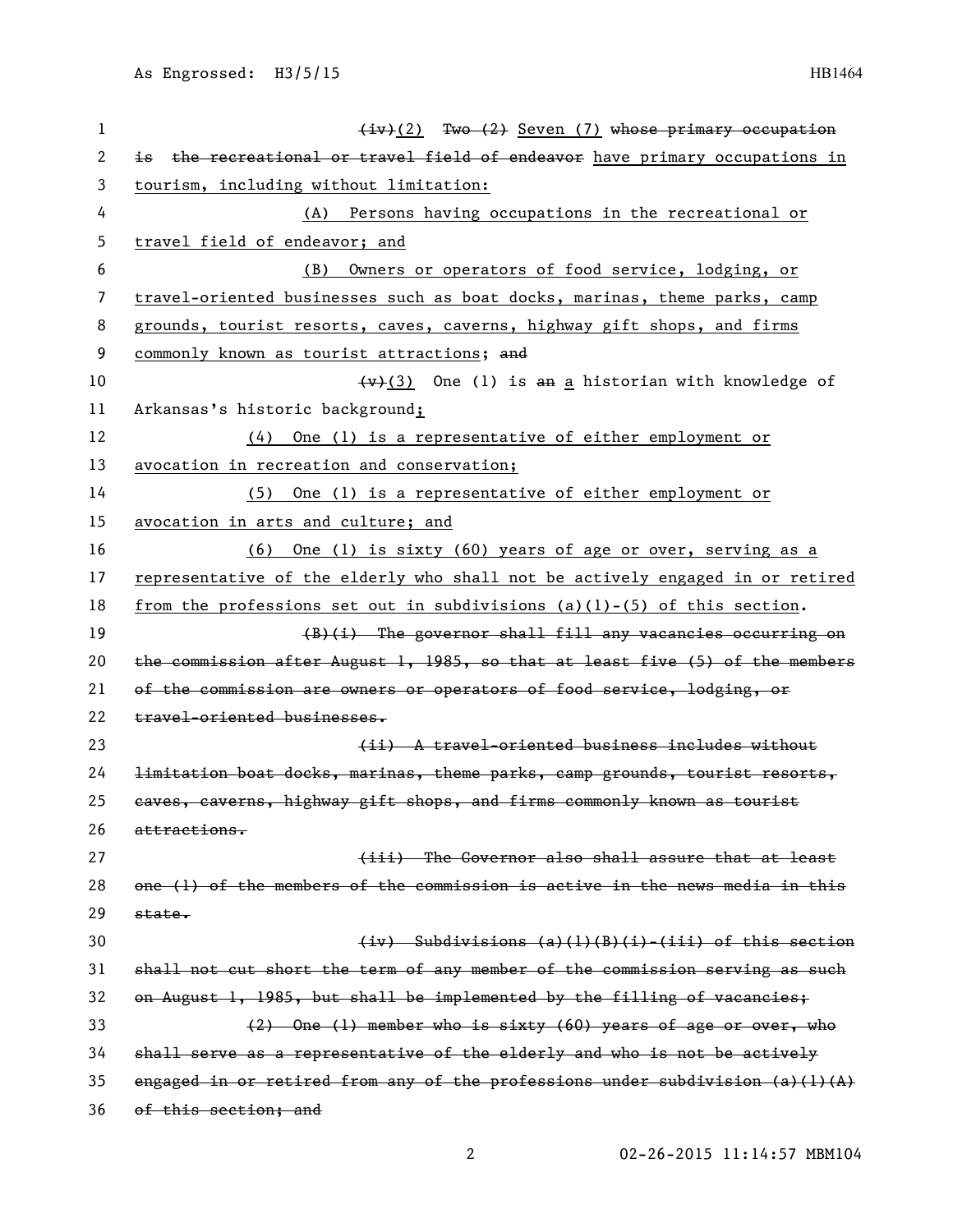| $\mathbf{1}$ | (3) One (1) or more commissioners emeriti if designated under §                          |  |
|--------------|------------------------------------------------------------------------------------------|--|
| 2            | $15 - 11 - 203$                                                                          |  |
| 3            | In addition to the membership under subsection (a) of this<br>(b)                        |  |
| 4            | section, the membership of the commission may include one (1) or more                    |  |
| 5            | commissioners emeriti if designated under § 15-11-303.                                   |  |
| 6            | $(b)$ (c) Each member of the commission shall be:                                        |  |
| 7            | a A resident elector of this state; and<br>(1)                                           |  |
| 8            | shall be appointed Appointed by the Governor by and with the<br>(2)                      |  |
| 9            | advice and consent of the Senate.                                                        |  |
| 10           | $\left(\frac{e}{d}\right)$ Each of the four (4) congressional districts of the state, as |  |
| 11           | established by Acts 1971, No. 23 [repealed], shall be represented on this the            |  |
| 12           | membership of the commission.                                                            |  |
| 13           | $\{\frac{d}{d}\}\{\frac{1}{e}(e)(1)\}$ All members appointed to the commission shall be  |  |
| 14           | appointed for terms of six (6) years.                                                    |  |
| 15           | The term of office shall commence on January 15 following<br>(2)                         |  |
| 16           | the expiration date and shall end on January 14 of the sixth year following              |  |
| 17           | the year in which the regular term commenced.                                            |  |
| 18           | $\left(\frac{e}{f}\right)$ Any vacancies arising in the membership of the commission for |  |
| 19           | any reason other than expiration of the regular terms for which members were             |  |
| 20           | appointed shall be filled by appointment by the Governor and be thereafter               |  |
| 21           | effective until the expiration of their regular terms, subject, however, to              |  |
| 22           | the confirmation of the Senate when it is next in session.                               |  |
| 23           | $(f+(g))$ Before entering upon their respective duties, each member of                   |  |
| 24           | the commission shall take and subscribe and file in the office of the                    |  |
| 25           | Secretary of State an oath to support the Constitution of the United States              |  |
| 26           | and the Constitution of the State of Arkansas and to faithfully perform the              |  |
| 27           | duties of the office upon which he or she is about to enter.                             |  |
| 28           | $\frac{f(x)}{g(h)}$ Members of the commission shall not receive compensation for         |  |
| 29           | their services but may receive expense reimbursement and stipends in                     |  |
| 30           | accordance with § 25-16-901 et seq.                                                      |  |
| 31           |                                                                                          |  |
| 32           | SECTION 2. DO NOT CODIFY. EFFECTIVE DATE.<br>This act shall:                             |  |
| 33           | Become effective on January 1, 2016; and<br>(1)                                          |  |
| 34           | Not shorten the term of any member of the State Parks,<br>(2)                            |  |
| 35           | Recreations, and Travel Commission serving on January 1, 2016, but shall be              |  |
| 36           | implemented by the filling of vacancies.                                                 |  |